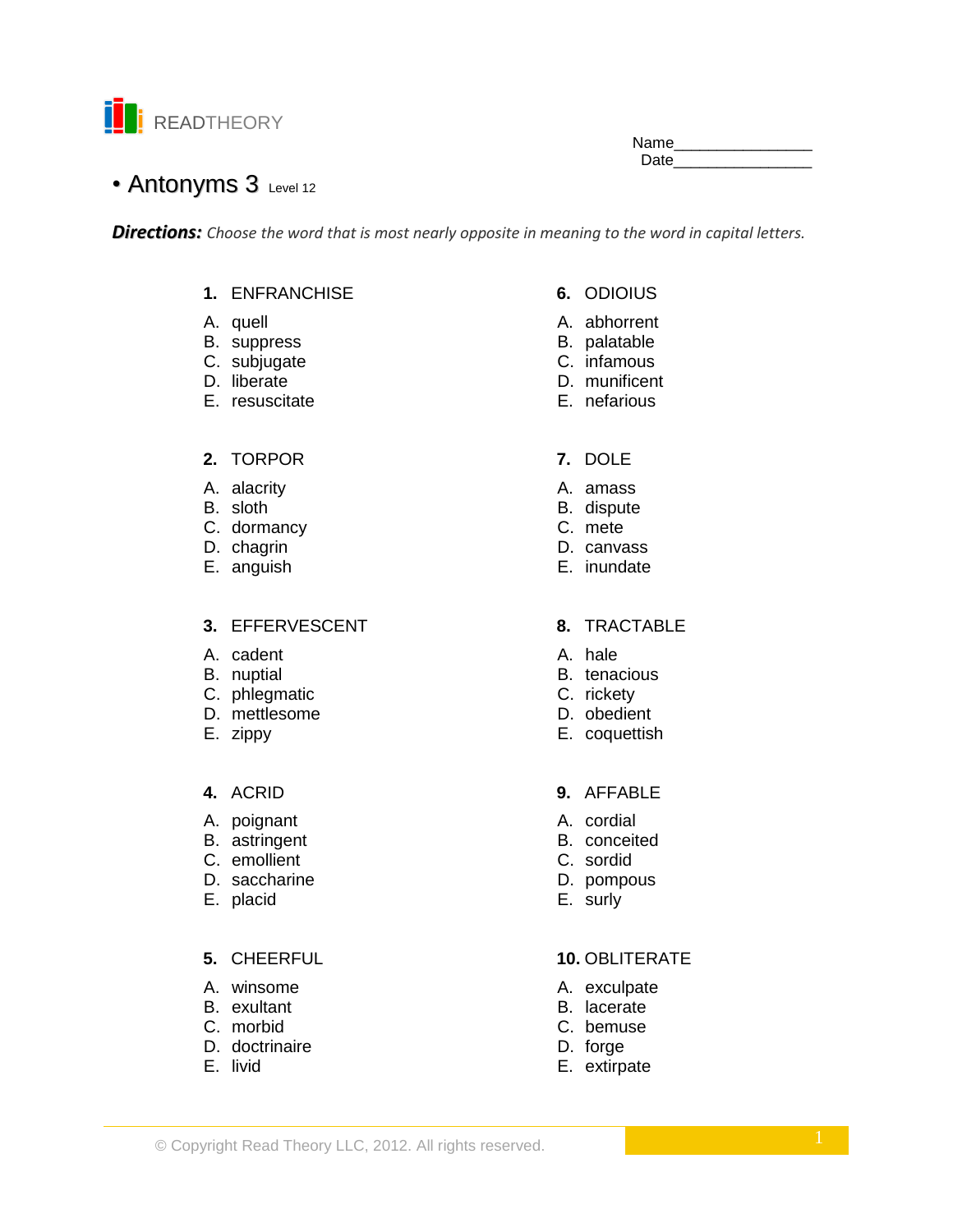## **Answers and Explanations**

1) **C**

The word *enfranchise* means to set free or grant citizenship. For example, the Thirteenth Amendment enfranchised former slaves. The opposite of enfranchise is to enslave or make not free. Because *subjugate* means to conquer or enslave, choice **(C)** is correct.

**(A)** is incorrect because *quell* means to subdue or crush. This is not the opposite of *enfranchise*.

**(B)** is incorrect because *suppress* means to end, inhibit, or subdue. This is not the opposite of *enfranchise*.

**(D)** is incorrect because *liberate* means to free or emancipate. This is synonymous with *enfranchise*, not the opposite of it.

**(E)** is incorrect because *resuscitate* means to bring back to life or revive. This is not the opposite of *enfranchise*.

#### 2) **A**

The word *torpor* means lethargic indifference or apathy. When one procrastinates or works slowly and carelessly, he or she is demonstrating torpor. The opposite of torpor is showing excitement and eagerness. Because *alacrity* is a cheerful willingness, choice **(A)** is correct.

**(B)** is incorrect because *sloth* is laziness. This is practically synonymous with *torpor*, not the opposite of it.

**(C)** is incorrect because *dormancy* is inactivity. This is practically synonymous with *torpor*, not the opposite of it.

**(D)** is incorrect because *chagrin* is a feeling of vexation. This is not the opposite of *torpor*.

**(E)** is incorrect because *anguish* is excruciating pain. This is not the opposite of *torpor*.

#### 3) **C**

The word *effervescent* means lively. An effervescent song would be jaunty and up-tempo. The opposite of effervescent is slow or not spirited. Because *phlegmatic* means sluggish, choice **(C)** is correct.

**(A)** is incorrect because *cadent* means having a rhythmic beat. This is not the opposite of *effervescent*.

**(B)** is incorrect because *nuptial* means relating to marriage. This is not the opposite of *effervescent*.

**(D)** is incorrect because *mettlesome* means courageous. This is not the opposite of *effervescent*.

**(E)** is incorrect because *zippy* means lively. This is synonymous with *effervescent*, not the opposite of it.

#### 4) **D**

The word *acrid* means harsh or bitter. Dark, leafy vegetables such as kale are acrid in taste, while a hurtful and blunt comment could be acrid in tone. The opposite of acrid is sweet. Because *saccharine* means very sweet, choice **(D)** is correct.

**(A)** is incorrect because *poignant* means emotionally moving. This is not the opposite of *acrid*.

**(B)** is incorrect because *astringent* means harsh or severe. This is practically synonymous with *acrid*, not the opposite of it.

**(C)** is incorrect because *emollient* means having soothing qualities. This is not the opposite of *acrid*.

**(E)** is incorrect because *placid* means calm or still. This is not the opposite of *acrid*.

5) **E**

The word *cheerful* means happy. A cheerful person is in good spirits. The opposite of cheerful is upset. Because *livid* means extremely angry, choice **(E)** is correct.

**(A)** is incorrect because *winsome* means charming. This is not the opposite of *cheerful*.

**(B)** is incorrect because *exultant* means extremely happy. This is practically synonymous with *cheerful*, not the opposite of it.

**(C)** is incorrect because *mordant* means sarcastic. This is not the opposite of *cheerful*.

**(D)** is incorrect because *doctrinaire* means rigidly devoted to theories. This is not the opposite of *cheerful*.

6) **B**